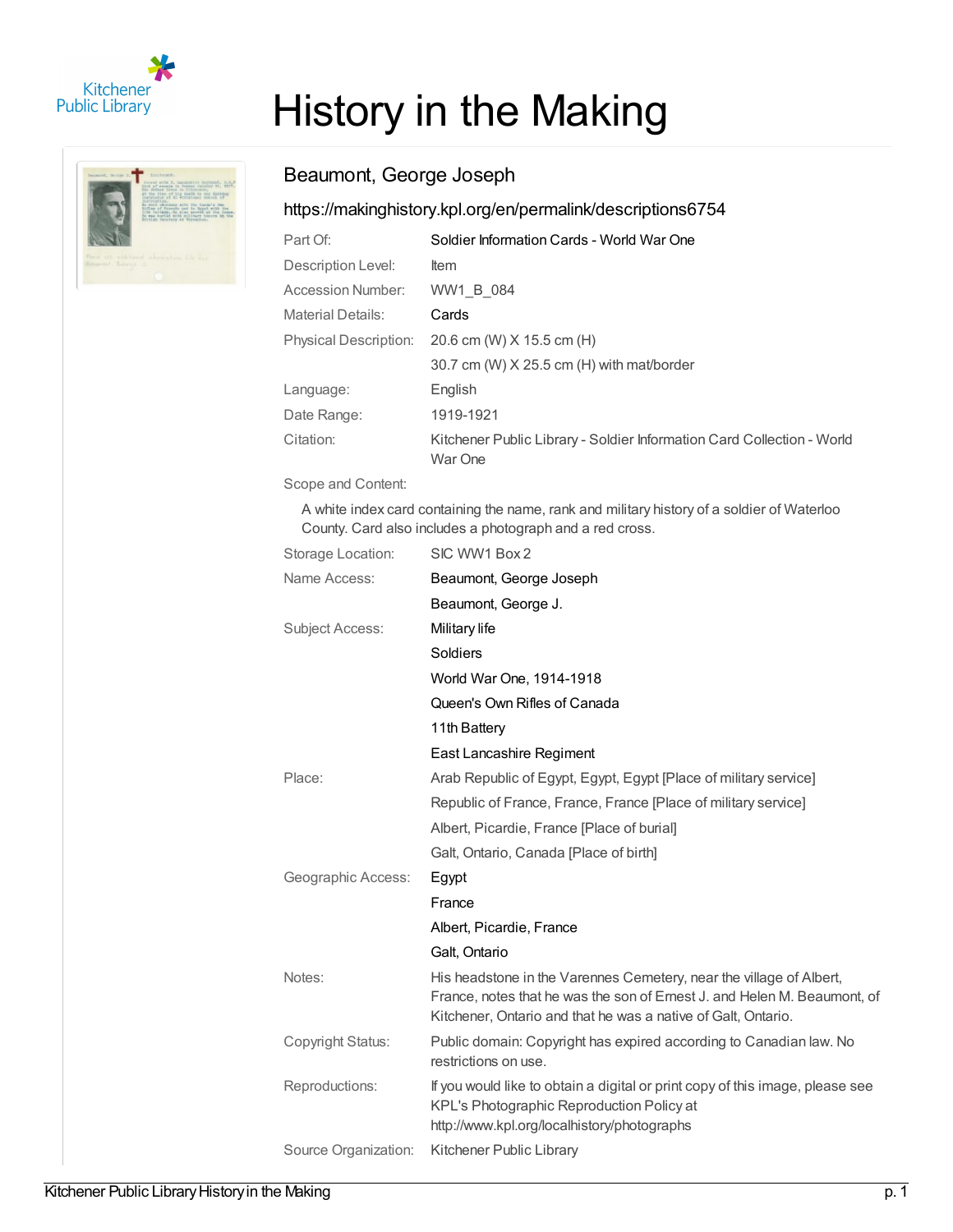Transcription:

Beaumont, George J.

Lieutenant.

Served with E. Lancashire Regiment, B.E.F Died of wounds in France January 24, 1917.

His father lives in Kitchener.

At the time of his death he was Bombing Instructor at 31 Divisional School of Instruction.

He went overseas with the Queen's Own Rifles of Toronto and to Egypt with the 11th Battery. He also served at the Somme.

He was buried with military honors in the British Cemetery at Varennes.

#### **Documents**





### Craik, James

#### <https://makinghistory.kpl.org/en/permalink/descriptions9539>

| Part Of:                 | Soldier Information Cards - World War One                                         |
|--------------------------|-----------------------------------------------------------------------------------|
| Description Level:       | ltem                                                                              |
| Accession Number:        | WW1 C 206                                                                         |
| <b>Material Details:</b> | Cards                                                                             |
|                          | Physical Description: 11 cm (W) X 6.8 cm (H)                                      |
|                          | 12.4 cm (W) $X$ 8.3 cm (H) with mat/border                                        |
| Language:                | English                                                                           |
| Date Range:              | 1919-1921                                                                         |
| Citation:                | Kitchener Public Library - Soldier Information Card Collection - World<br>War One |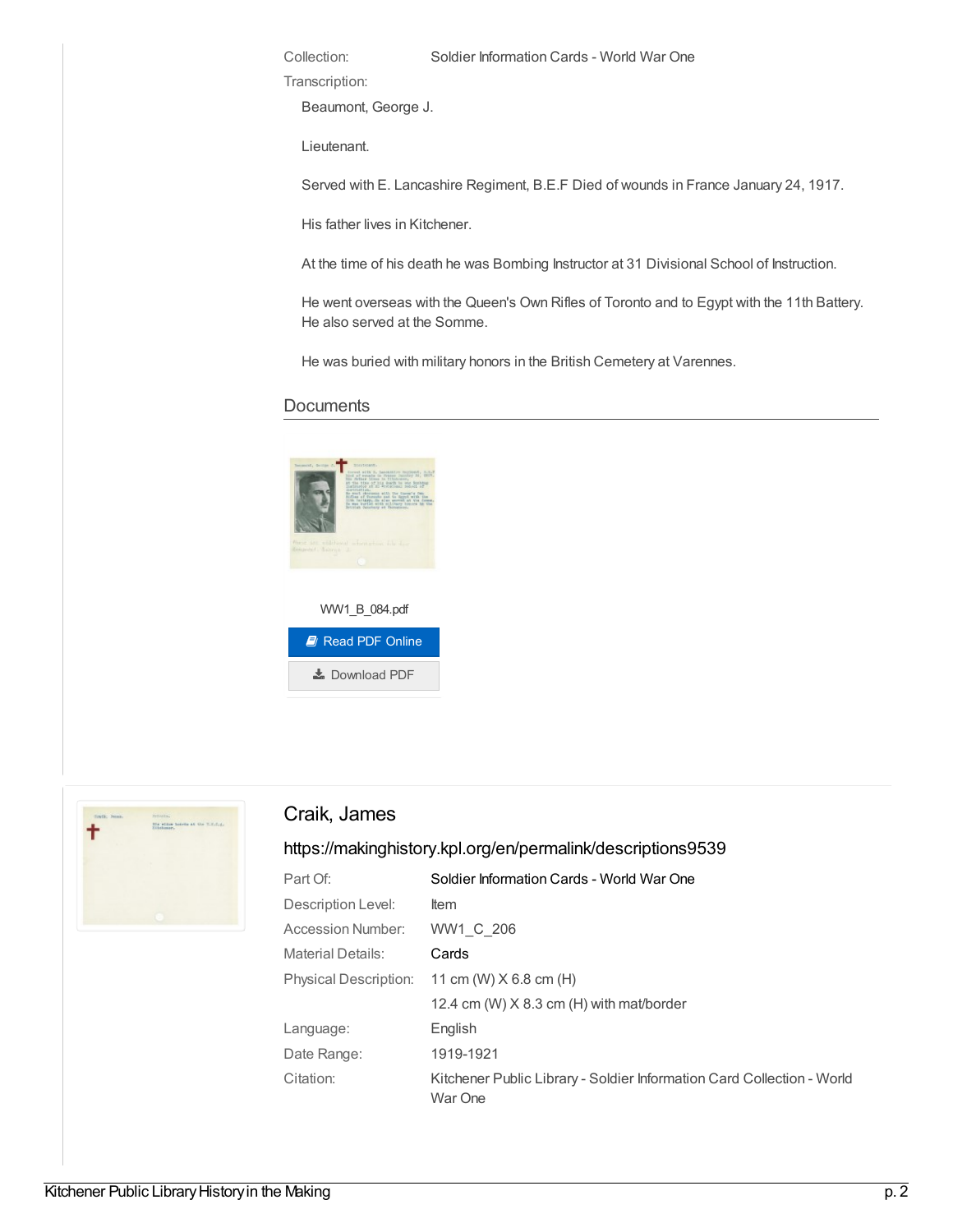Scope and Content:

A white index card containing name, rank and military history of a soldier of Waterloo County. Card also includes a red cross.

| Storage Location:                           | SIC WW1 Box 1                                                                                                                                                                                                                                                                          |  |
|---------------------------------------------|----------------------------------------------------------------------------------------------------------------------------------------------------------------------------------------------------------------------------------------------------------------------------------------|--|
| Name Access:                                | Craik, James                                                                                                                                                                                                                                                                           |  |
|                                             | Craik, James Harrison                                                                                                                                                                                                                                                                  |  |
|                                             | Armstrong, Margaret                                                                                                                                                                                                                                                                    |  |
|                                             | Craik, Mary                                                                                                                                                                                                                                                                            |  |
| Subject Access:                             | Military life                                                                                                                                                                                                                                                                          |  |
|                                             | Soldiers                                                                                                                                                                                                                                                                               |  |
|                                             | World War One, 1914-1918                                                                                                                                                                                                                                                               |  |
| Place:                                      | Courcelette, Picardie, France [Place of burial]                                                                                                                                                                                                                                        |  |
|                                             | Albert, Picardie, France [Place of death]                                                                                                                                                                                                                                              |  |
|                                             | South Shields, England, United Kingdom [Birthplace]                                                                                                                                                                                                                                    |  |
| Geographic Access:                          | Courcelette, Picardie, France                                                                                                                                                                                                                                                          |  |
|                                             | Albert, Picardie, France                                                                                                                                                                                                                                                               |  |
|                                             | South Shields, England                                                                                                                                                                                                                                                                 |  |
| Notes:                                      | Private James Harrison Craik was born on January 4th, 1881 in South<br>Shields, England. He was the son of James and Mary Craik. Prior to the<br>war, he worked as a labourer.                                                                                                         |  |
|                                             | James Craik served with the Manitoba regiment in Division 'A' of the 8th<br>Battalion. During a leave in 1915 or early 1916, he married Margaret<br>Armstrong of Manchester, England. They were married less than one<br>year when James died after being wounded near Albert, France. |  |
|                                             | He died on September 26th, 1916 at the age of 35 and is buried in the<br>Courcelette British Cemetery in France, grave memorial reference<br>XII.B.3.                                                                                                                                  |  |
| Copyright Status:                           | Public domain: Copyright has expired according to Canadian law. No<br>restrictions on use.                                                                                                                                                                                             |  |
| Reproductions:                              | If you would like to obtain a digital or print copy of this image, please see<br>KPL's Photographic Reproduction Policy at<br>http://www.kpl.org/localhistory/photographs                                                                                                              |  |
|                                             | Source Organization: Kitchener Public Library                                                                                                                                                                                                                                          |  |
| Collection:                                 | Soldier Information Cards - World War One                                                                                                                                                                                                                                              |  |
| Transcription:                              |                                                                                                                                                                                                                                                                                        |  |
| Craik, James                                |                                                                                                                                                                                                                                                                                        |  |
| Private.                                    |                                                                                                                                                                                                                                                                                        |  |
| His widow boards at the Y.W.C.A. Kitchener. |                                                                                                                                                                                                                                                                                        |  |
| Documents                                   |                                                                                                                                                                                                                                                                                        |  |